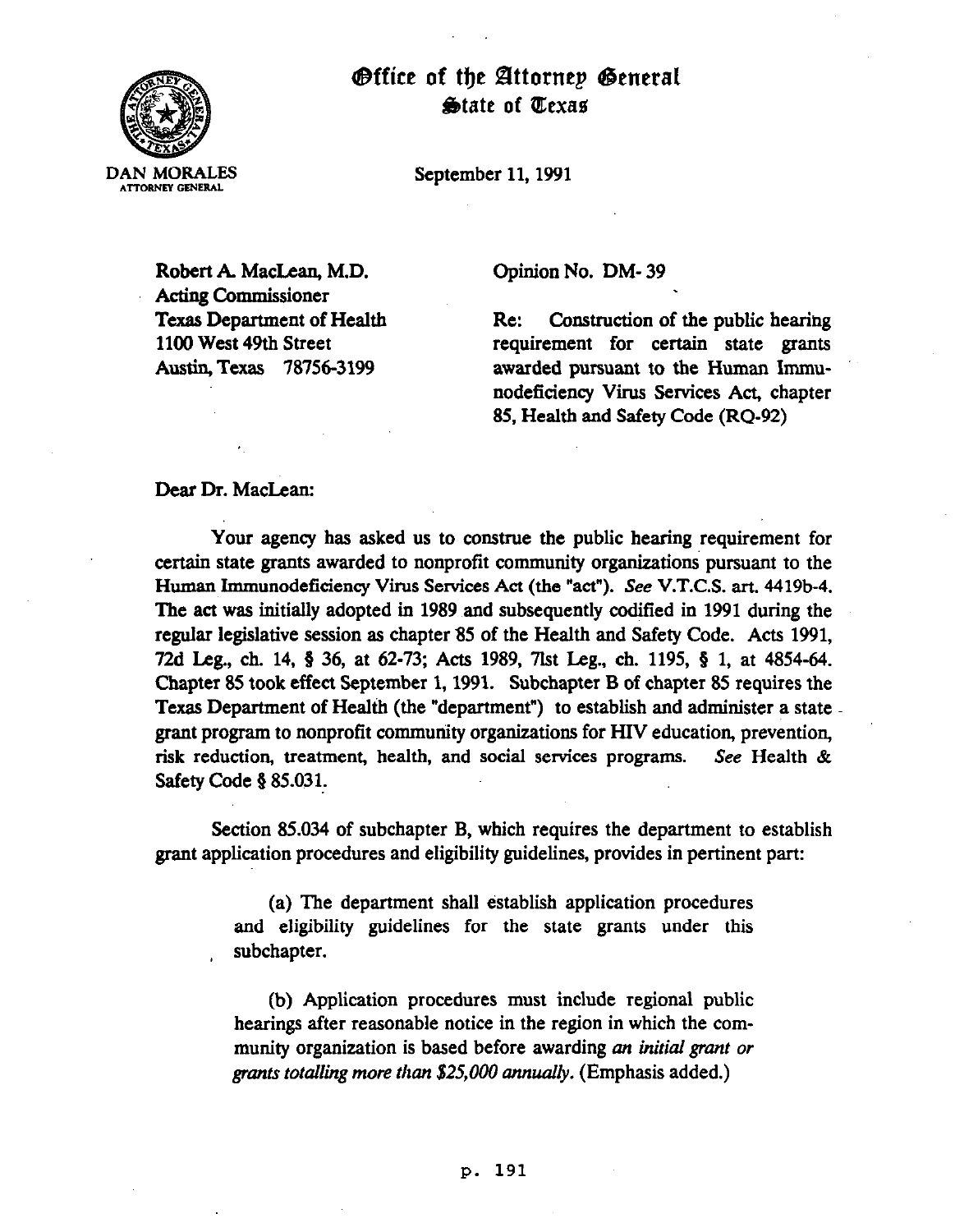In accordance with these provisions, the department has adopted formal rules describing the grant application procedures and eligibility guidelines for grants awarded pursuant to subchapter B. See 25 T.A.C. §§ 98.1 - 98.44; Tex. Dep't. Health, 15 Tex. Reg. 4819 (to be codified at 25 T.A.C. 8s 98.61- 98.89); Tex. Dep't. Health, 16 Tex. Reg. 971 (to be codified at 25 T.A.C. § 98.90). Those rules provide that the department shall contract with eligible organizations for the provision of HIV services. 25 T.A.C. 5 98.22(a); Tex. Dep't Health, 15 Tex. Reg. 4821 (to be codified at 25 T.A.C.  $\S$  98.82(a)). Those rules also provide that regional public hearings will be conducted before the award of an initial grant or grants totaling in excess of \$25,000, but that no public hearing will be required for the renewal of a contract. 25 T.A.C.  $\S$  98.22(e); Tex. Dep't Health 15 Tex. Reg. 4821 (to be codified at  $25$  T.A.C.  $\S$  98.82(e)).

The department has requested our assistance in construing the public hearing requirement in section  $85.034(b)$ . In particular, the department requests that we interpret the phrase "an initial grant or grants totalling in excess of \$25,000 annually." In information submitted to us, the department states that it has construed this language to require public hearings only before the award of an initial grant in excess of \$25,000, and to not require public hearings prior to the renewal of any previously awarded grant. In that information, the department also states that it construes this language to prohibit it from circumventing the public hearing requirement by awarding a series of initial grants to an eligible organization that separately are for \$25,000 or less, but which together exceed \$25,000. The department seeks our guidance because this language is subject to differing interpretations. For instance, the statutory language could be construed to require a public. hearing before the award of any initial grant regardless of its amount as well as before the renewal of a grant in excess of \$25,000. After a review of the legislative history, however, we conclude that only the department's interpretation of section 85.034(b) is correct.

The legislature's adoption of Senate Bill 959 in 1989 enacted the provision subsequently codified as section 85.034(b). As introduced in the Senate and as sent to the House for consideration, Senate Bill 959 did not include a public hearing requirement for state grants awarded to nonprofit community organizations. See C.S.S.B. 959, 71st Leg. (1989) (Senate committee substitute located in bill file to S.B. 959); S.J. of Tex., 71st Leg., at 1374-78 (1989) (amendments to Senate C.S.S.B. 959 on second and third readings in the Senate). The House, prior to its consideration of Senate Bill 959, had discussed and amended on the floor the committee substitute for House Bill 1901, the companion bill to Senate Bill 959.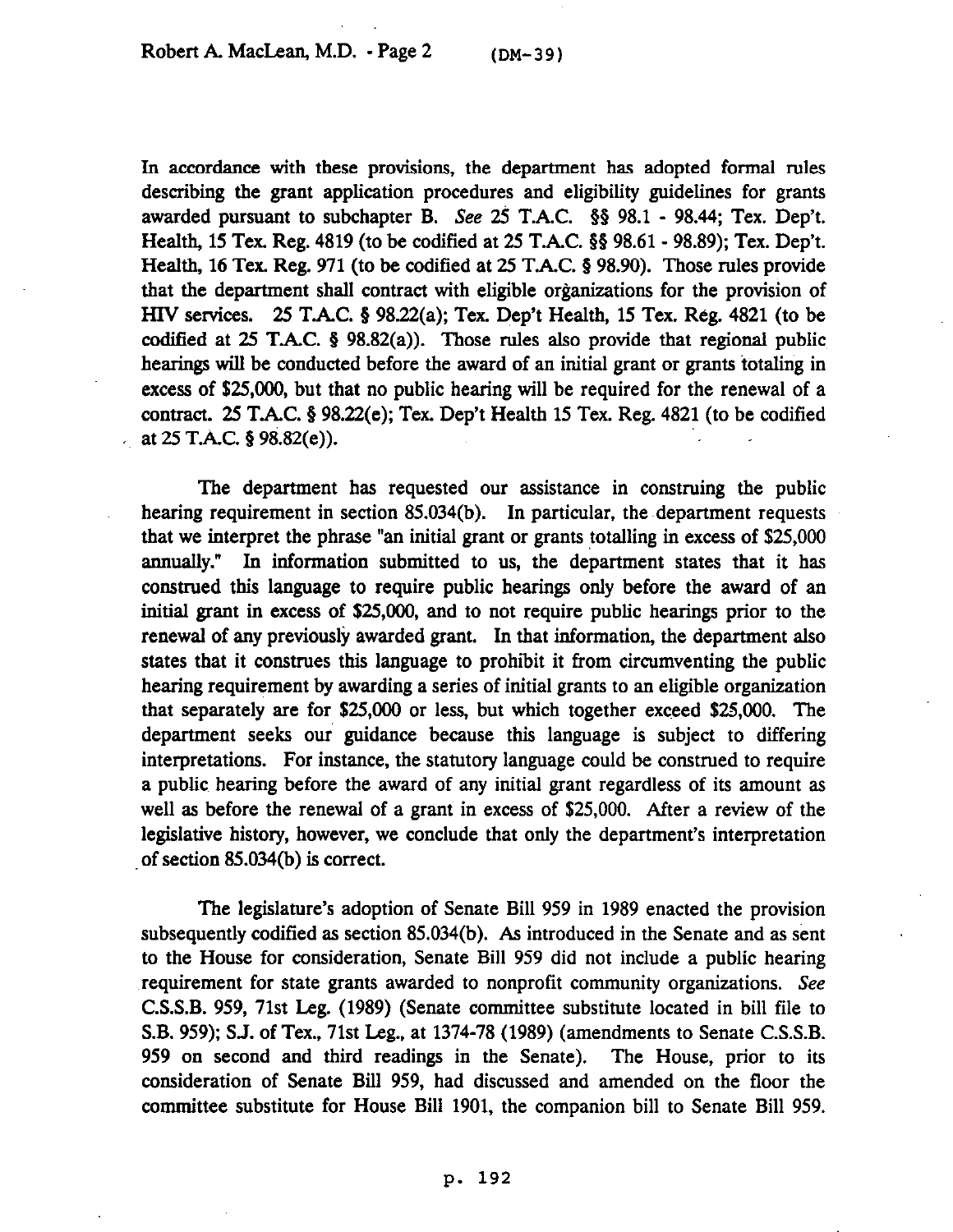HJ. of Tex., 71st Leg., at 2108-10 (1989). As issued from the House Committee on Public Health, the committee substitute for House Bill 1901 included in section 2.02(a) of article 2 of the act a requirement that the department's grant application procedures for grants to nonprofit community organizations "include a public hearing, after reasonable notice, in the county in which the community organization is based before awarding a grant." See C.S.H.B. 1901, art. 2,  $\S$  2.02(a), 71st Leg. (1989) (House committee substitute located in bill file to H.B. 1901). An amendment sponsored by Representative Brad Wright on the floor amended that language in section 2.02(a) by adding the phrase "or grants totalling in excess' of \$10,000 annually." HJ. of Tex., 71st Leg., at 2110 (1989) (second reading of C.S.H.B. 1901). Prior to adoption of the amendment, the sponsor explained that the committee substitute for House Bill 1901 would require a public hearing before awarding any grant to a community organization and that the purpose of his amendment was to avoid the cost of the hearing procedure exceeding the amount of the award by applying the public hearing requirement only "to grants in excess of \$10,000." Debate on C.S.H.B. 1901 on the Ploor of the House, 71st Leg. (May 19, 1989) (tape available through Office of the House Committee Coordinator). Thus, the phrase "totalling in excess of \$10,000 annually" was meant to modify the word "grant" as well as "grants."

In lieu of the amended committee substitute for House Bill 1901, the House subsequently considered on the floor the committee substitute for Senate Bill 959 that was issued by the House Committee on Public Health. HJ. of Tex., 71st Leg., at 2286 (1989); C.S.S.B. 959,71st Leg. (1989) (House committee substitute located in bill file to S.B. 959). In the House committee substitute for Senate Bill 959, the House committee included in section 2.02(a) of the act a provision requiring that the department's grant application procedures for grants to nonprofit community organizations "include a public hearing, after reasonable notice, in the county in which the community organization is based before awarding a grant or grants totalling in excess of \$10,000 annually." The quoted language is identical to that in the House committee substitute for House Bill 1901 after adoption of Wright's amendment on the floor of the House during second reading of the bill. The quoted language in the House committee substitute for Senate Bill 959 was thereafter amended during second reading on the floor of the House so that the public hearing requirement in section 2.02(a) applied only to "a grant or grants totalling in excess of \$20,000." H.J. of Tex., 71st Leg., at 2287 (1989) (emphasis added).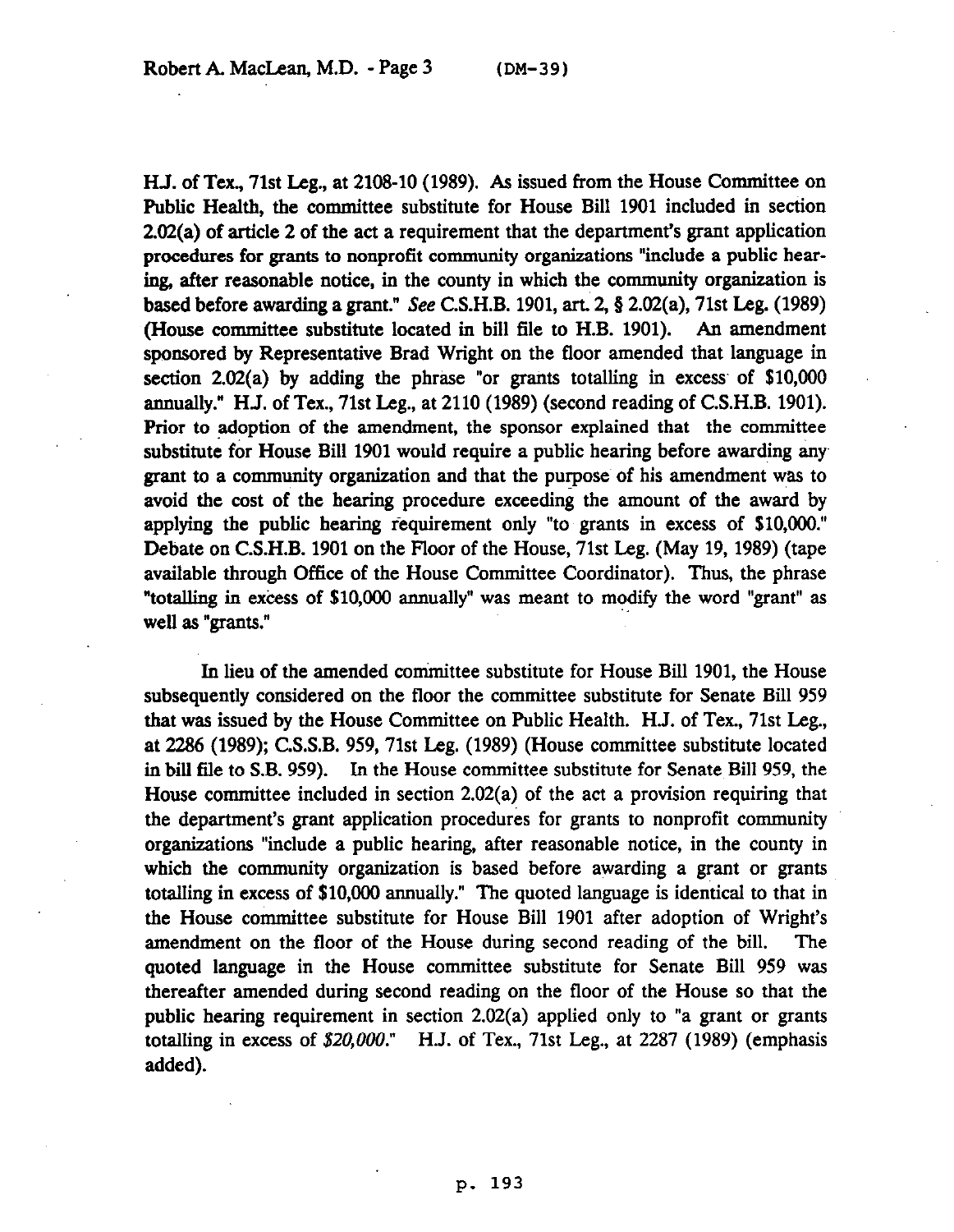After the Senate refused to concur in the changes made by the House to Senate Bill 959, the House and the Senate met in conference to resolve their differences. In conference, section 2.02(a) of the act was amended to require the department's grant application procedures to "include regional public hearings after reasonable notice in the region in which the community organization is based before awarding an initial grant or grants totalling in excess of \$25,000 annually." See S.J. of Tex., 71st Leg., at 3558, 3561 (1989) (Conference Committee report on S.B. 959, revised section 2.02(a)) (emphasis added); see ako Conference Committee side-byside comparison of House, Senate, and Conference versions of bill at 5, S.B. 959, 71st Leg. (1989) (located in bill file to S.B. 959).

The Conference Committee's explanation of the changes to section 2.02(a) in the committee's side-by-side comparison of its version of Senate Bill 959 with the House and Senate versions states that the committee's version amended section  $2.02(a)$  to refer to grants in excess of \$25,000 and to require regional hearings "only with initial grants." See Conference Committee side-by-side comparison, *supra,* at 5. The Conference Committee's explanation clearly indicates the legislature's intent was to limit the public hearing requirement only to initial grants that exceed S25,ooo.'

Given this iegislative history, we conclude that section 85.034(b) does not require the department to hold hearings for the renewal of grants with eligible organizations or for the initial award of grants of \$25,000 or less. However, section 85.034(b) does not permit the department to award a series of initial grants to an eligible organization that separately are for \$25,000 or less, but which together exceed \$25,000, without holding a public hearing.

<sup>&</sup>lt;sup>1</sup>At the same time that the Conference Committee amended section 2.02(a) to refer only to **initial grants, the committee amended section 1.09 of article 1 of the act. Prior to amendment, section 1.09 read "[a] contract entered into by the department under this article may not be for a term of more than one year, except that a contract may be renewed." The committee added the phrase "without a public hearing" to the end of the quoted language. This phrase must have been added to clarify and be consistent with the public hearing requirement in section 2.02(a) of article 2 because at no time has any other part of article 1 or any other article of the act contained a public hearing requirement. Section 1.09 has been coditied as section 85.015(e) of subchapter A of chapter 85.**